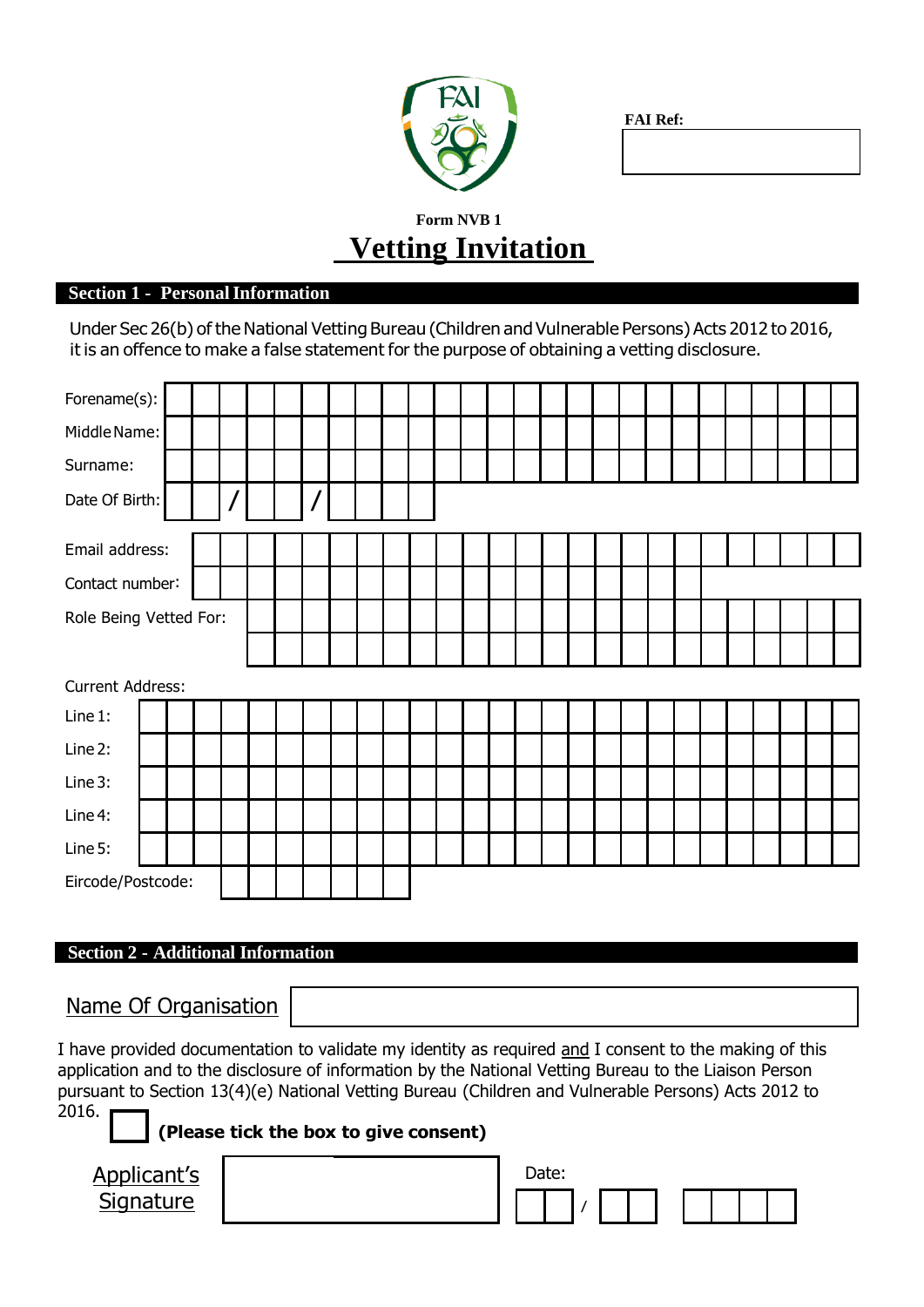

## **Guidelines for completing Vetting Invitation Form (NVB 1)**

Please read the following guidelines before completing this form.

#### **Miscellaneous:**

The Form must be completed in full using **BLOCK CAPITALS** and writing must be **clear** and **legible**, as if it is unclear this can delay the process.

The Form should be completed in ball point pen.

Photocopies will not be accepted.

If you do not correctly complete **all** the sections your application cannot be processed.

All applicants will be required to provide documents to validate their identity. **If applicant is under 18 years of age, a completed NVB 3 – Parent/Guardian Consent Form will be also be required. Applicant must be at least 16 years of age at time of application.**

Please note that where the applicant is under 18 the electronic correspondence will issue to the Parent/Guardian. This being the case, the applicant **must** provide their **Parent/Guardian Email address** on this form.

#### **Personal Details:**

Insert details for each field, allowing one block letter per box.

For Date of Birth field, allow one digit per box.

Please fill in your Email Address (parents/guardians if under 18), allowing one

character/symbol per box. This is required as the invitation to the **e-vetting website will be sent to this address.**

Please allow one digit per box for you contact number.

The Current Address means the address you are now living at.

The Address fields should be completed in full, including Eircode/Postcode. No abbreviations.

#### **Role Being Vetted For:**

The role being applied for must be clearly stated, e.g. Coach for Children's team/ Volunteer within a Children club / Chairperson for Schoolboy Club / Under 16's Manager. Generic terms such as "Volunteer" will not suffice. Please state if you will be fulfilling **more than one role**.

#### **Name of Organisation:**

The applicant should provide the name of the Club, League, National Body and/or Provincial Association in the "Name of Organisation" field.

#### **Declaration of Application:**

The applicant must confirm their understanding and acceptance of the two statements by **signing & dating** the application form at Section 2 and **ticking the box** provided.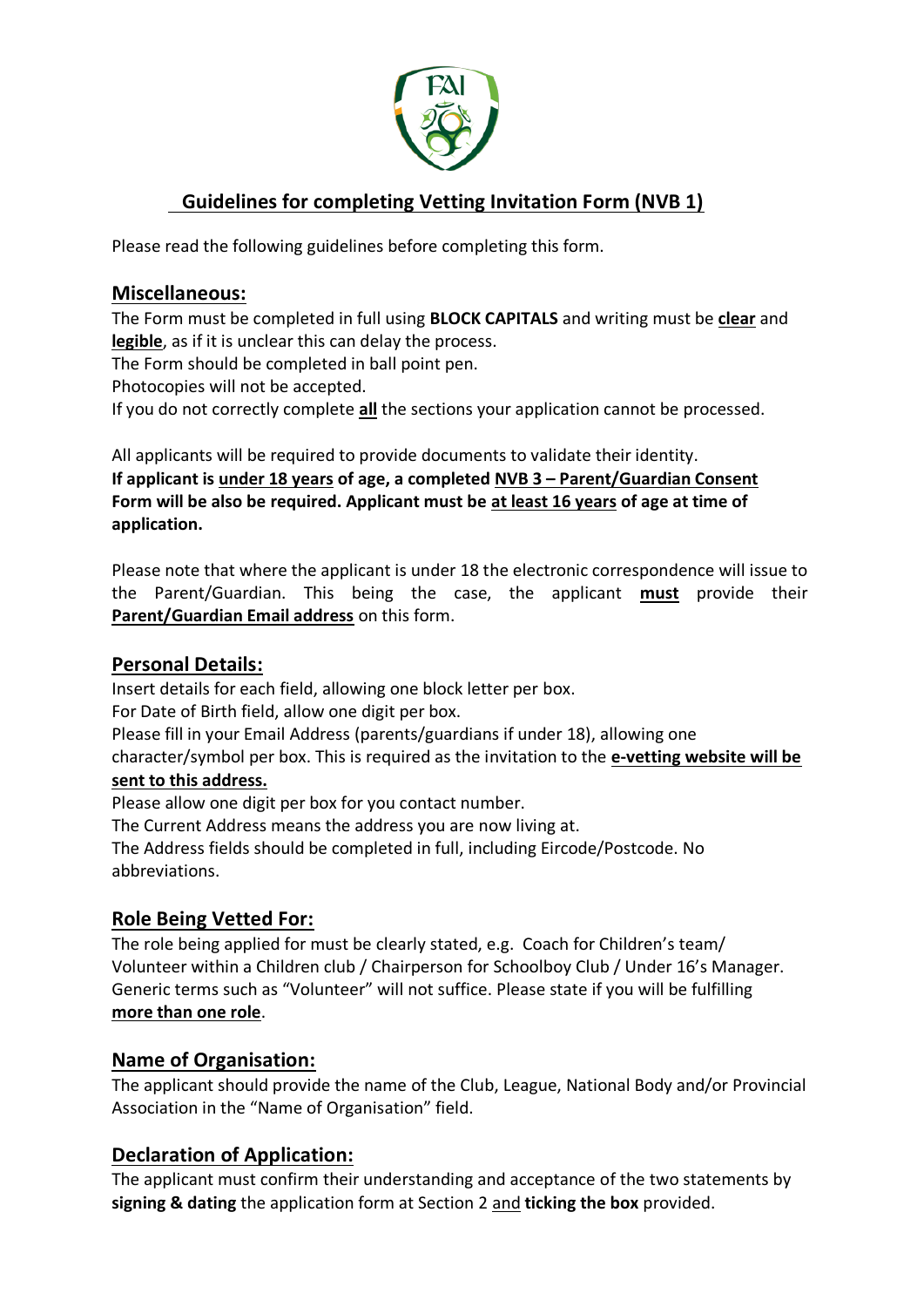## Terms of Use

The FAI shall keep a secure central database of all vetting applications in accordance with data protection legislation for the duration of the individual's completed application letter. Garda Vetting information will be stored with the FAI Child Welfare and Safeguarding Department in line with the FAI data policy. Vetting information shall be passed to Affiliated Members seeking information on applicants where the applicant has indicated their consent to such information being disclosed. Affiliated Members shall **not** engage any person to work with children or vulnerable persons without such information being provided by way of production of a FAI letter confirming the vetting status of an individual.

## Terms & Conditions

The FAI is registered in the register of relevant Organisations with the Garda Central Vetting Unit for the purposes of Garda vetting. Garda vetting is a process which involves an individual giving consent for An Garda Síochána to furnish the FAI with a statement that there are no convictions recorded in the Republic of Ireland or elsewhere or a statement of all convictions and / or prosecutions, successful or not, pending or completed in the State or elsewhere as the case may be. Garda vetting **must** be completed **prior** to the commencement of any position for those who will be working with Children and/or Vulnerable Persons in any capacity. This is a **Statutory requirement under the National Vetting Bureau (Children and Vulnerable Persons) Act 2012 to 2016**. The Act creates **offences** and **penalties** for persons who fail to comply with its provisions. **Garda vetting** is **not** a substitute for **safe recruitment** but provides another element in determining a person's suitability to work with Children or Vulnerable Persons.

The FAI recommends that Affiliated Members **do not** solely rely upon vetting checks but should also seek to determine an individual's suitability for a position through normal recruitment processes including interviews and reference checks.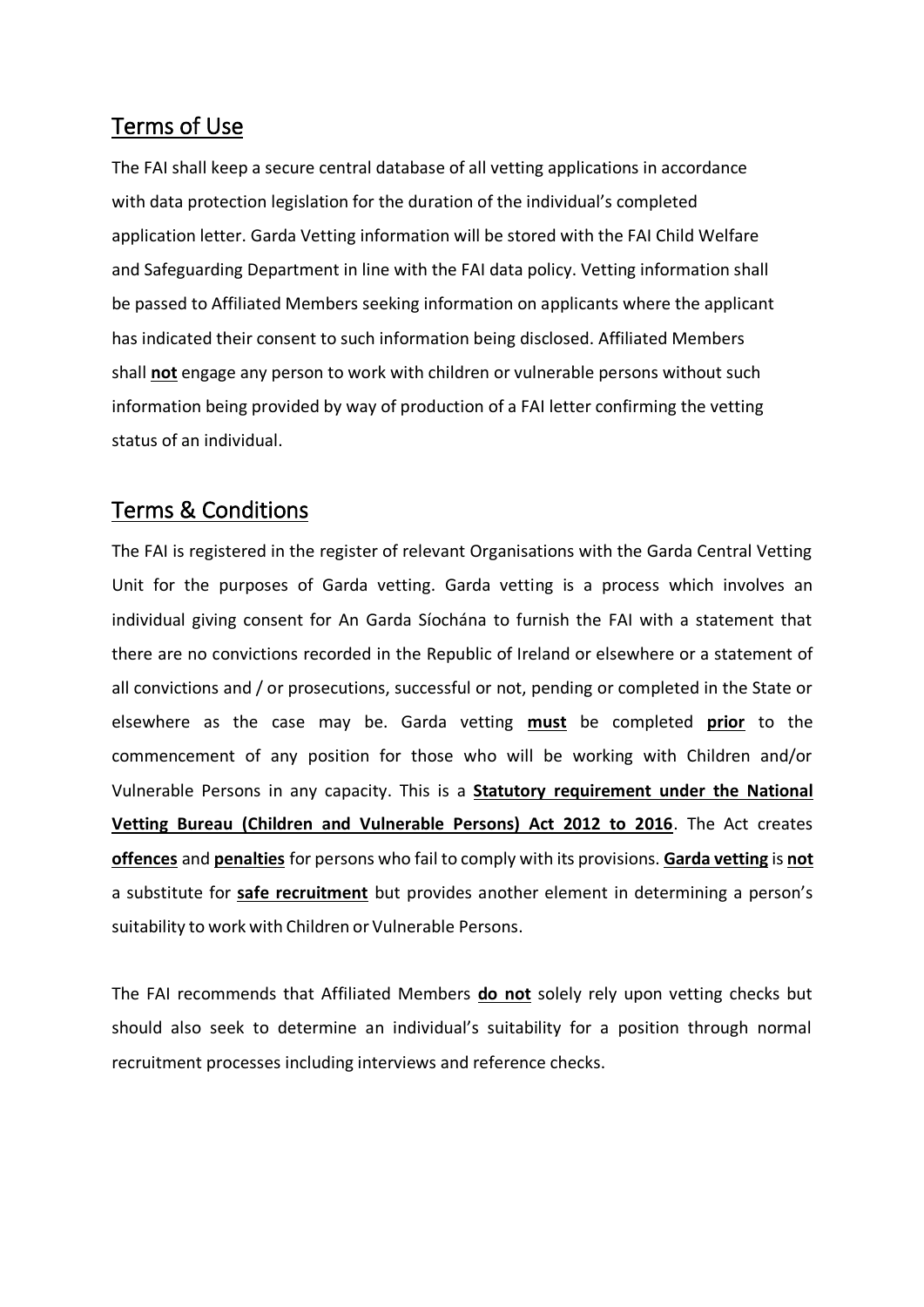### FAI Vetting Obligations

- (a) All those engaging with persons **under the age of 18** and **Vulnerable Persons** shall be Garda Vetted.
- (b) All Children's Officers, Designated Liaison Person, Chairpersons and Secretaries of each Affiliated Member involved with teams that are competing in any age group up to and including Under 18's and Vulnerable Persons shall be Garda Vetted.
- (c) All coaches or those involved with the management of any team that are competing in any age group up to and including Under 18 or have Vulnerable Persons on their team shall be Garda Vetted
- (d) Any other person working or volunteering with Children or Vulnerable Persons in any capacity on behalf of the FAI or an Affiliated Member shall be Garda Vetted. It is the responsibility of the football body concerned to determine the persons within their organisation who this applies to subject to the relevant legislation and guidelines.
- (e) **Failure** to ensure that persons are vetted in accordance with the Policy, FAI Rules and/or legislation may result in **disciplinary action** against the individual and/or Affiliated Member and may also constitute a **legal offence** under relevant legislation.
- (f) Affiliated Members **shall not** accept confirmation of the Garda vetting status of any individual **prior** to confirmation being received by the individual from the FAI that the Garda vetting of the individual is in order, which the individual will receive in the form of written correspondence. It is the responsibility of each Club, League and Provincial Association who engage individuals to ensure that they have received a copy of a completed vetting application letter issued by the FAI from the individual. **No letter other than that issued by the FAI can be accepted.**